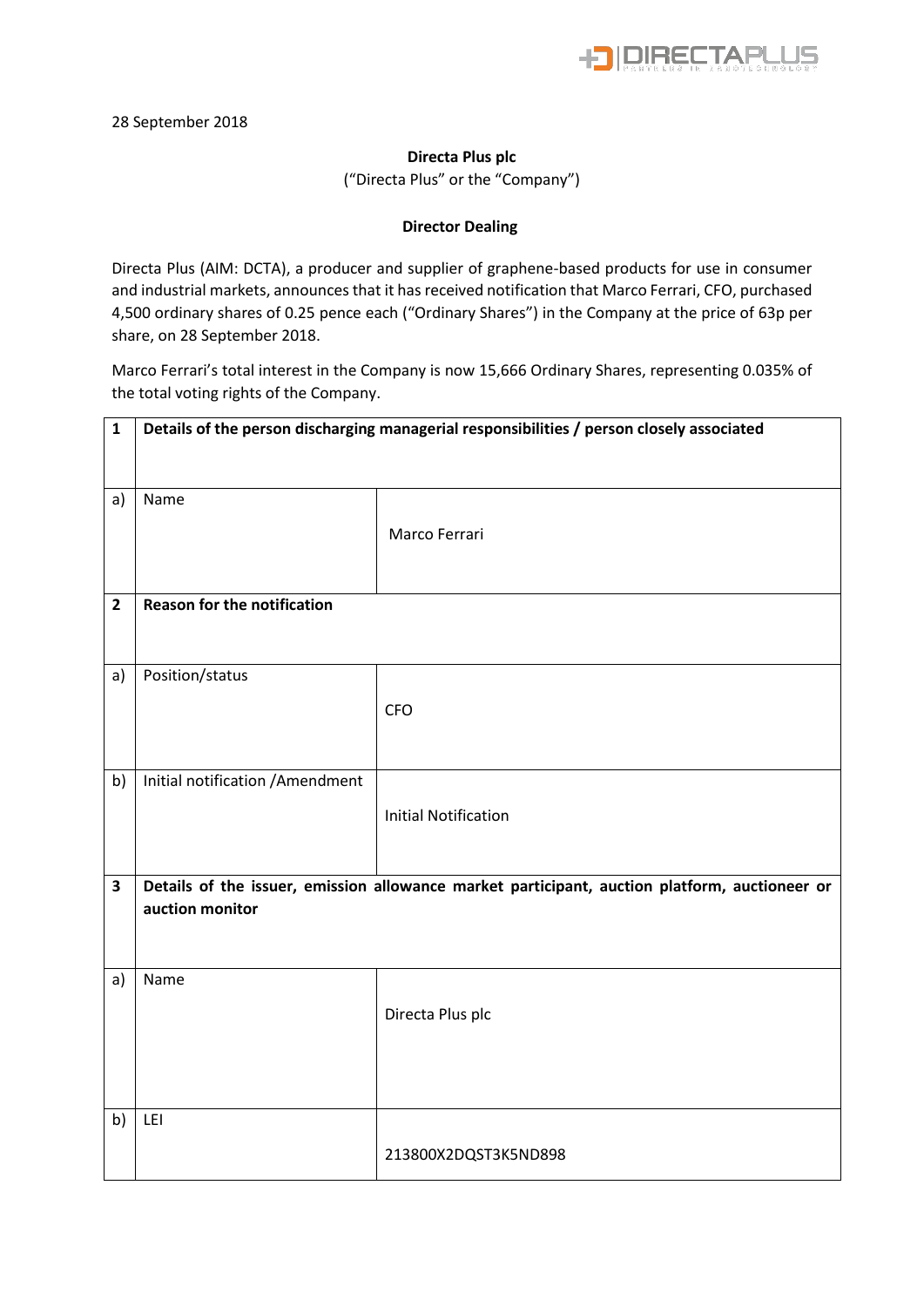

| 4            | Details of the transaction(s): section to be repeated for (i) each type of instrument; (ii) each type<br>of transaction; (iii) each date; and (iv) each place where transactions have been conducted |                                   |          |           |  |  |
|--------------|------------------------------------------------------------------------------------------------------------------------------------------------------------------------------------------------------|-----------------------------------|----------|-----------|--|--|
|              |                                                                                                                                                                                                      |                                   |          |           |  |  |
|              |                                                                                                                                                                                                      |                                   |          |           |  |  |
| a)           | Description of the financial<br>instrument, type of instrument                                                                                                                                       | ordinary shares of 0.25p each     |          |           |  |  |
|              | Identification code                                                                                                                                                                                  | ISIN: GB00BSM98843                |          |           |  |  |
| b)           | Nature of the transaction                                                                                                                                                                            |                                   |          |           |  |  |
|              |                                                                                                                                                                                                      | Acquisition of shares             |          |           |  |  |
|              |                                                                                                                                                                                                      |                                   |          |           |  |  |
| $\mathsf{c}$ | Price(s) and volume(s)                                                                                                                                                                               |                                   | Price(s) | Volume(s) |  |  |
|              |                                                                                                                                                                                                      |                                   | 63p      | 4,500     |  |  |
|              |                                                                                                                                                                                                      |                                   |          |           |  |  |
| d)           | Aggregated information                                                                                                                                                                               |                                   |          |           |  |  |
|              | - Aggregated volume                                                                                                                                                                                  |                                   | 4,500    |           |  |  |
|              |                                                                                                                                                                                                      | 63p                               |          |           |  |  |
|              | - Price                                                                                                                                                                                              |                                   |          |           |  |  |
| e)           | Date of the transaction                                                                                                                                                                              | 28 September 2018                 |          |           |  |  |
| f)           | Place of the transaction                                                                                                                                                                             | London Stock Exchange (XLON); AIM |          |           |  |  |

Г

*This announcement contains inside information for the purposes of Article 7 of EU Regulation 596/2014*